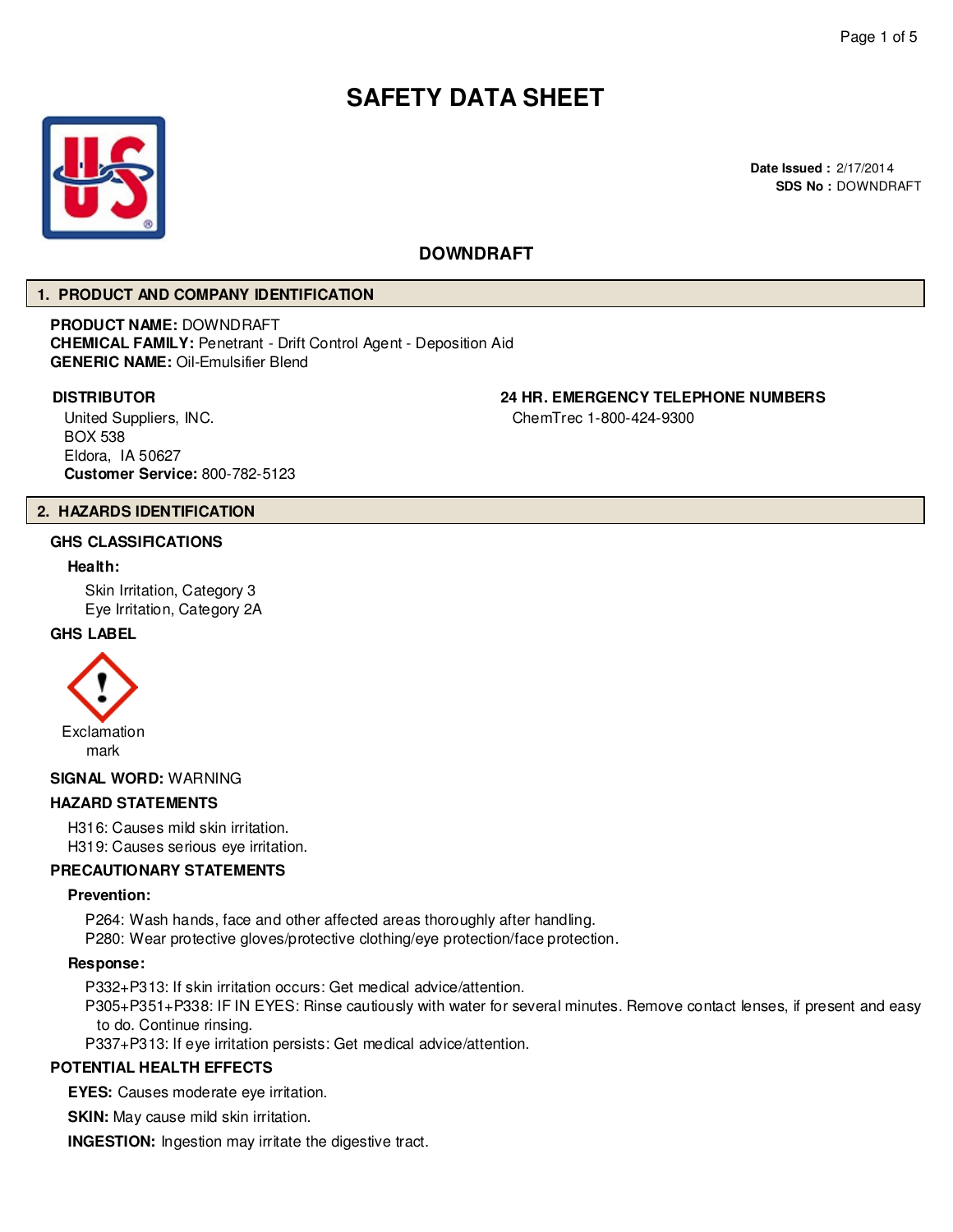**INHALATION:** Mist or vapors may irritate respiratory tract.

#### **REPRODUCTIVE TOXICITY**

**REPRODUCTIVE EFFECTS:** Ethylene Oxide has been determined to be a reproductive hazard.

**CARCINOGENICITY:** Ethylene oxide is a NTP, IARC, and OSHA carcinogen.

**SENSITIZATION:** Not a skin sensitizer.

#### **COMMENTS: KEEP OUT OF REACH OF CHILDREN.**

#### **3. COMPOSITION / INFORMATION ON INGREDIENTS**

| <b>Chemical Name</b>                                                                                      | $Wt.$ % | <b>CAS</b> |
|-----------------------------------------------------------------------------------------------------------|---------|------------|
| Phytobland paraffinic oil, modified vegetable oil, alkyl and alkylaryl ethoxylates, lecithin, fatty acids | 100     | Mixture    |

#### **4. FIRST AID MEASURES**

**EYES:** Hold eyes open and rinse slowly and gently with water for 15-20 minutes. Remove contact lenses, if present, after the first 5 minutes then continue rinsing eyes. Call a poison control center or doctor for treatment advice.

**SKIN:** Take off contaminated clothing. Rinse skin immediately with plenty of water for 15-20 minutes. Call a poison control center or doctor for treatment advice.

**INGESTION:** Immediately call a poison control center or doctor. Do not induce vomiting unless told to do so by a poison control center or doctor. Do not give any liquid to the person. Do not give anything by mouth to an unconscious person.

**INHALATION:** Move person to fresh air. If person is not breathing, call 911 or an ambulance, then give artificial respiration, preferably by mouth-to-mouth if possible. Call a poison control center or doctor for further treatment advice.

**ADDITIONAL INFORMATION:** Have the product container or label with you when calling a poison control center or doctor, or going in for treatment. For emergency medical assistance call **CHEMTREC 1-800-424-9300**.

#### **5. FIRE FIGHTING MEASURES**

**GENERAL HAZARD:** Toxic fumes may be emitted in a fire situation.

**EXTINGUISHING MEDIA:** Foam, dry chemical, carbon dioxide, water spray or fog.

**HAZARDOUS COMBUSTION PRODUCTS:** Normal combustion forms carbon dioxide, water vapor and may produce oxides of carbon, nitrogen and phosphorous.

**EXPLOSION HAZARDS:** Fire exposed containers can build up pressure and should be kept cool with water spray if possible. Explosive vapor could form from ruptured containers.

**FIRE FIGHTING PROCEDURES:** Evacuate area and fight fire upwind a safe distance to avoid hazardous vapors and decomposition products. Fire exposed containers can build up pressure and should be kept cool with water spray if possible. Dike and collect water used to fight fire to prevent environmental damage due to runoff. Foam or dry chemical fire extinguishing systems are perferred to prevent environmental damage from excessive water runoff.

**FIRE FIGHTING EQUIPMENT:** As in any fire, wear self-contained breathing apparatus pressure-demand, (MSHA/NIOSH approved or equivalent) and full protective gear.

#### **6. ACCIDENTAL RELEASE MEASURES**

**SMALL SPILL:** Pick up spilled liquid with absorbent material and sweep up for disposal. Place it and damaged unusable containers in a landfill appropriate for non hazardous chemical waste. Check local, state, and federal regulations for proper disposal.

LARGE SPILL: Dike around the spill area to prevent spreading. Pick up spilled material with suitable absorbent material and place in appropriate container for disposal. Place it and unusable containers in a landfill appropriate for non hazardous chemical waste. Check local, state, and federal regulations for proper disposal.

#### **ENVIRONMENTAL PRECAUTIONS**

**WATER SPILL:** Do not contaminate any body of water.

**LAND SPILL:** Avoid runoff onto any adjacent land.

**SPECIAL PROTECTIVE EQUIPMENT:** Always wear proper protective equipment when handling this product.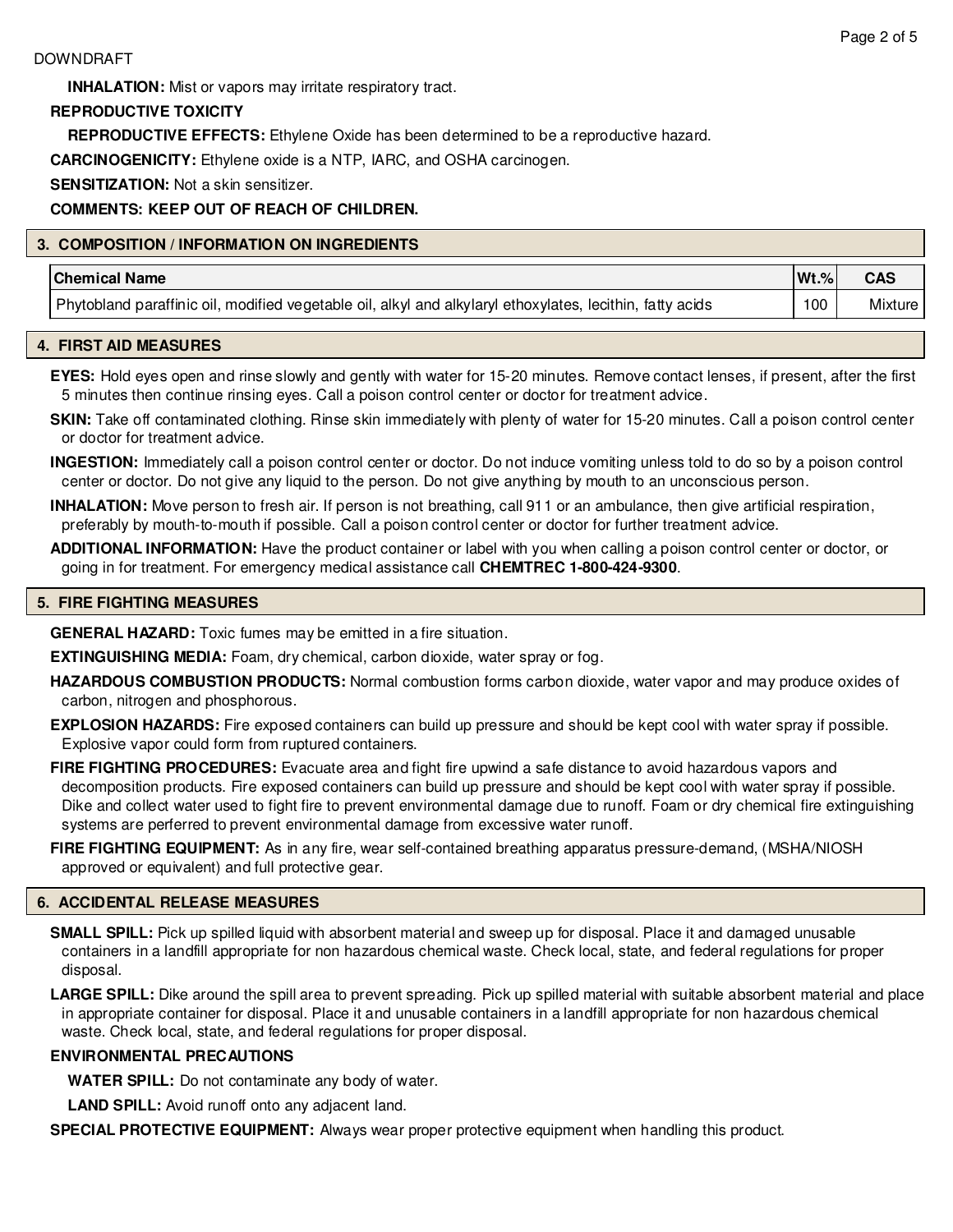#### **7. HANDLING AND STORAGE**

**HANDLING:** Wash hands after handling, before eating, drinking, chewing gum, using tobacco, or using the toilet. Remove clothing immediately if pesticide gets inside. Then wash thoroughly and put on clean clothing. Remove PPE immediately after handling this product. Wash the outside of gloves before removing. As soon as possible, wash thoroughly and change into clean clothing.

**STORAGE:** Store in a cool, dry place. Keep containers tightly closed. Store in original container. Do not allow water or other chemicals to be introduced into contents of container. Do not contaminate water sources with equipment wash water, spray disposal wastes or by the cleaning of equipment. Do not store near feed or food products. Do not use or store near open flame or with oxidizing agents.

#### **8. EXPOSURE CONTROLS / PERSONAL PROTECTION**

**ENGINEERING CONTROLS:** When handlers use closed systems, enclosed cabs, or aircraft in a manner that meets the requirements listed in the Worker Protection Standard (WPS) for agricultral pesticides [40 CFR 170.240 (d) (4-6)], the handler PPE requirements may be reduced or modified as specified in the WPS.

#### **PERSONAL PROTECTIVE EQUIPMENT**

**EYES AND FACE:** Wear chemical goggles or shielded safety glasses (ANSI Z87.1 or approved equivalent) when handling and mixing product. Contact lenses should not be worn when working with chemicals.

**SKIN:** Wear protective clothing: long-sleeved shirt and long pants, shoes plus socks and chemical-resistant gloves. Always refer to the label of the pesticide(s) in the tank mix and follow the most restrictive requirements.

**RESPIRATORY:** Work in a well ventilated area; exposure to airborne contaminants is not expected to cause concern.

**PROTECTIVE CLOTHING:** Eye protection, long sleeved shirt and long pants, shoes plus socks and chemical resistant gloves. Follow manufacturer's instructions for cleaning/maintaining PPE. If no such instructions for washables exist, use detergent and hot water. Keep and wash PPE separately from other laundry.

#### **COMMENTS:**

The maximum of 1 ppm Ethylene Oxide (EO) (75-21-8) may be present in the product. **TLV (Units):** 5mg/m3 for oil mist

#### **9. PHYSICAL AND CHEMICAL PROPERTIES**

**PHYSICAL STATE:** Liquid **ODOR:** Oily **COLOR:** Red **pH:** 4.0 to 7.0 **PERCENT VOLATILE:** Not Established **FLASH POINT AND METHOD:** > (200°F) PMCC **VAPOR PRESSURE:** Not Established **BOILING POINT:** Not Established **SOLUBILITY IN WATER:** Soluble **EVAPORATION RATE:** Not Established **DENSITY:** 8.21 - 8.26 lbs/gal. **SPECIFIC GRAVITY:** 0.985 to 0.990 g/mL

#### **10. STABILITY AND REACTIVITY**

**STABLE:** Yes

**HAZARDOUS POLYMERIZATION:** No

**POLYMERIZATION: Will not occur.** 

**CONDITIONS TO AVOID:** Excessive heat and open flames.

**HAZARDOUS DECOMPOSITION PRODUCTS:** May yield carbon monoxide, carbon dioxide and phosphorous oxides. **INCOMPATIBLE MATERIALS:** Strong oxidizing agents. Can also react with metals, strong bases and amines.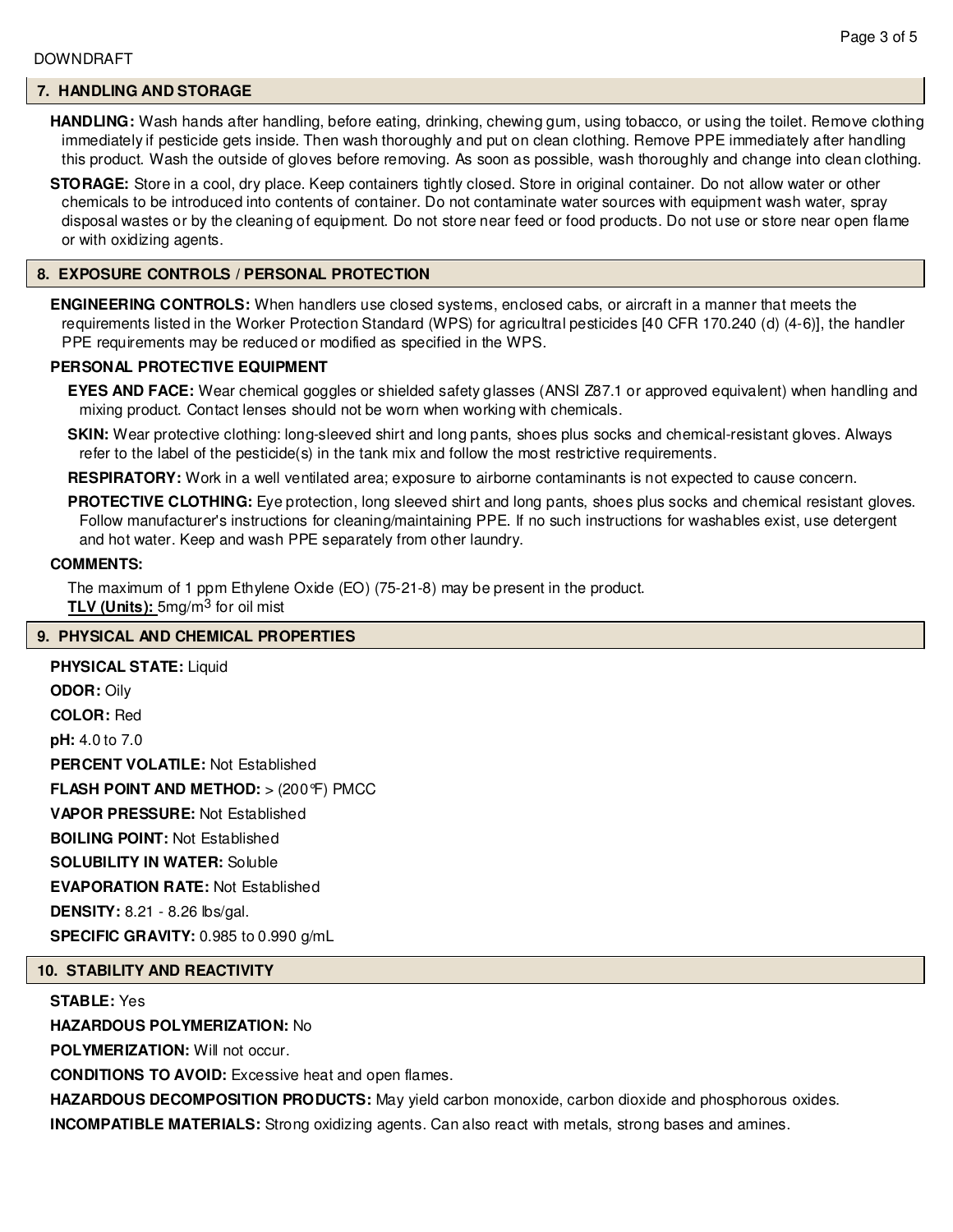#### **11. TOXICOLOGICAL INFORMATION**

### **ACUTE**

**DERMAL LD50:** > 5000 mg/kg

**ORAL LD50:** > 5000 mg/kg

**INHALATION LC50:** Not Established

**EYE EFFECTS:** Causes moderate eye irritation.

**SKIN EFFECTS:** May cause mild skin irritation.

#### **CARCINOGENICITY**

**Notes:** Ethylene oxide is a NTP, IARC, and OSHA carcinogen.

**SENSITIZATION:** Not a contact sensitizer

**REPRODUCTIVE EFFECTS:** Ethylene oxide has been determined to be a reproductive hazard.

#### **12. ECOLOGICAL INFORMATION**

**ENVIRONMENTAL DATA:** Ecotoxicity information is not available. This product is not for use in aquatic settings.

#### **13. DISPOSAL CONSIDERATIONS**

**DISPOSAL METHOD:** Do not reuse product containers. Triple rinse (or equivalent), then offer for recycling at an ACRC site (go to http:www.acrecycle.org/ for locations) or by reconditioning, or puncture and dispose of in a sanitary landfill or by other procedures approved by local, state, and federal regulations.

#### **14. TRANSPORT INFORMATION**

#### **DOT (DEPARTMENT OF TRANSPORTATION)**

**PRIMARY HAZARD CLASS/DIVISION:** Not regulated by DOT

**PLACARDS:** None

**LABEL:** None

### **15. REGULATORY INFORMATION**

### **UNITED STATES**

### **SARA TITLE III (SUPERFUND AMENDMENTS AND REAUTHORIZATION ACT)**

**FIRE:** No **PRESSURE GENERATING:** No **REACTIVITY:** No **ACUTE:** Yes **CHRONIC:** No

**313 REPORTABLE INGREDIENTS:** Not Listed

### **CERCLA (COMPREHENSIVE RESPONSE, COMPENSATION, AND LIABILITY ACT)**

**CERCLA RQ:** Not Listed

**CALIFORNIA PROPOSITION 65:** The maximum of 1 ppm Ethylene Oxide (EO) (75-21-8) may be present in the product.

#### **16. OTHER INFORMATION**

**REASON FOR ISSUE:** New SDS Format **PREPARED BY:** Lighthouse Product Services, LLC



**GENERAL STATEMENTS: DISCLAIMER OF LIABILITY**